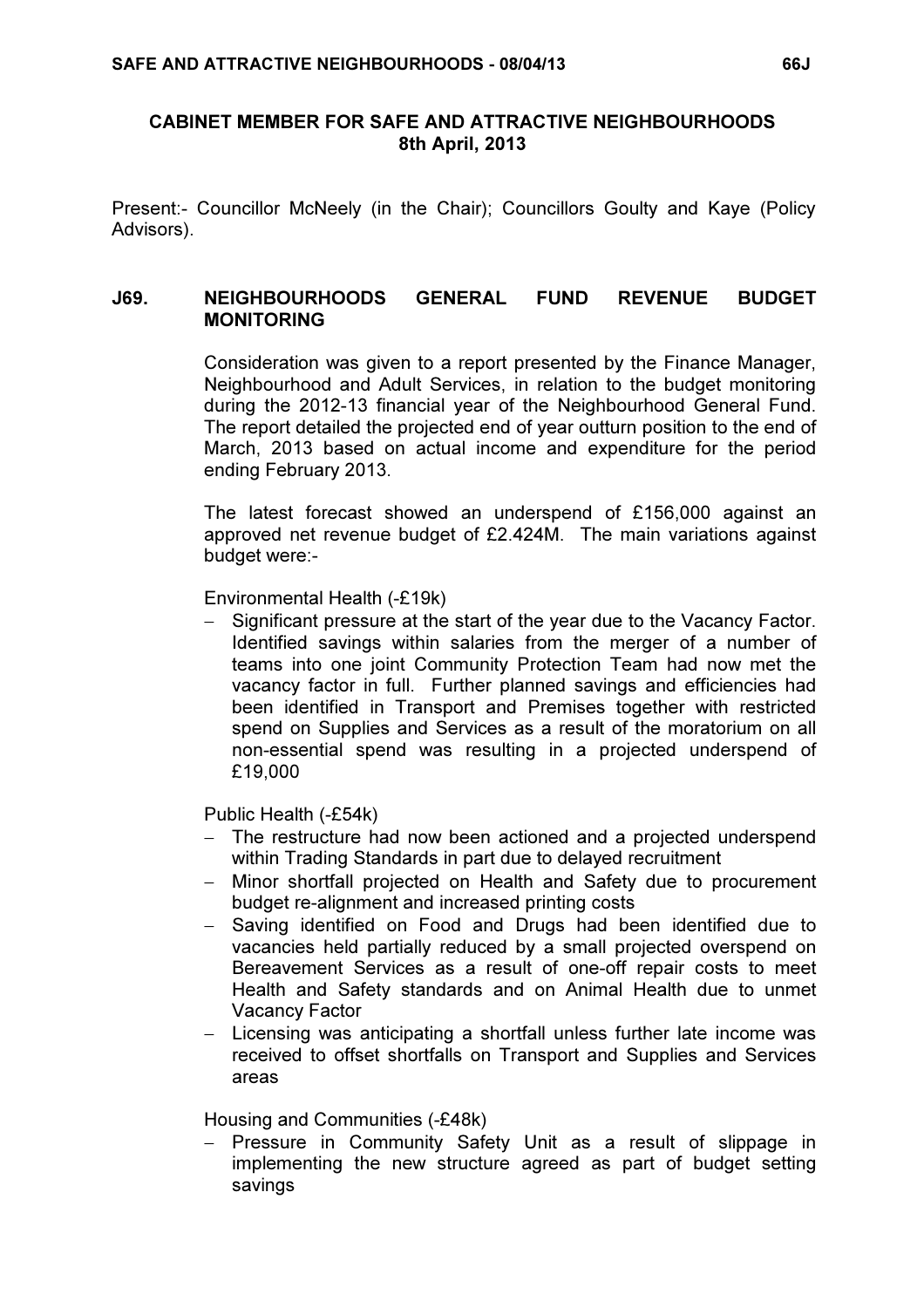- − Projected underspend due to a vacant post within the Anti-Social Behaviour Team and savings within Supplies and Services due to the downsizing of the Team
- − Area Assemblies Teams and Management and Administration had a combined projected underspend as a result of vacancies and one-off external funding
- − Projected underspend in the Community Leadership Fund, although this had been approved for carry forward in previous years

Strategic Housing and Investment Service (-£32k)

- − Overall pressure as a result of a small shortfall on the staffing budget including a vacancy factor. Further sources of funding identified to offset the pressure
- − Anticipated underspend in respect of income from interest on the Equity Loan Scheme
- − Forecast underspend on the Lighting of Staircases budget based on costs to date projected to year end
- − Small overspend on Registered Social Landlords cost centre as a result of the reduction in number of Landlords in the Scheme

Housing Options (+£1k)

− A small overspend projected on Key choices Property Management mainly due to the recent procurement savings budget realignment

Central (-£4k)

- − Previously received an income contribution from the Asylum Team as recognition of location costs. The Asylum Grant had now ended and the work outsourced resulting in an income shortfall
- − Additional vacancy factor pressure, however, sufficient balance had now been identified in the Asylum Reserve to contribute towards the shortfall
- Savings identified on pension and insurance costs as well as within supplies and services. With the realignment of procurement savings, there was now an overall projected underspend of £4,000 forecast

To date there had been no spend on either Agency or Consultancy within Neighbourhoods General Fund budgets. The only non-contractual overtime for Neighbourhoods related to grant funded overtime for the Food, Health and Safety Teams.

Discussion ensued on the reasons for the anticipated shortfall in the Licensing budget and the projected underspends in the Community Leadership Fund budget.

Resolved:- That the report be received and the latest financial projection against budget for 2012/13 be noted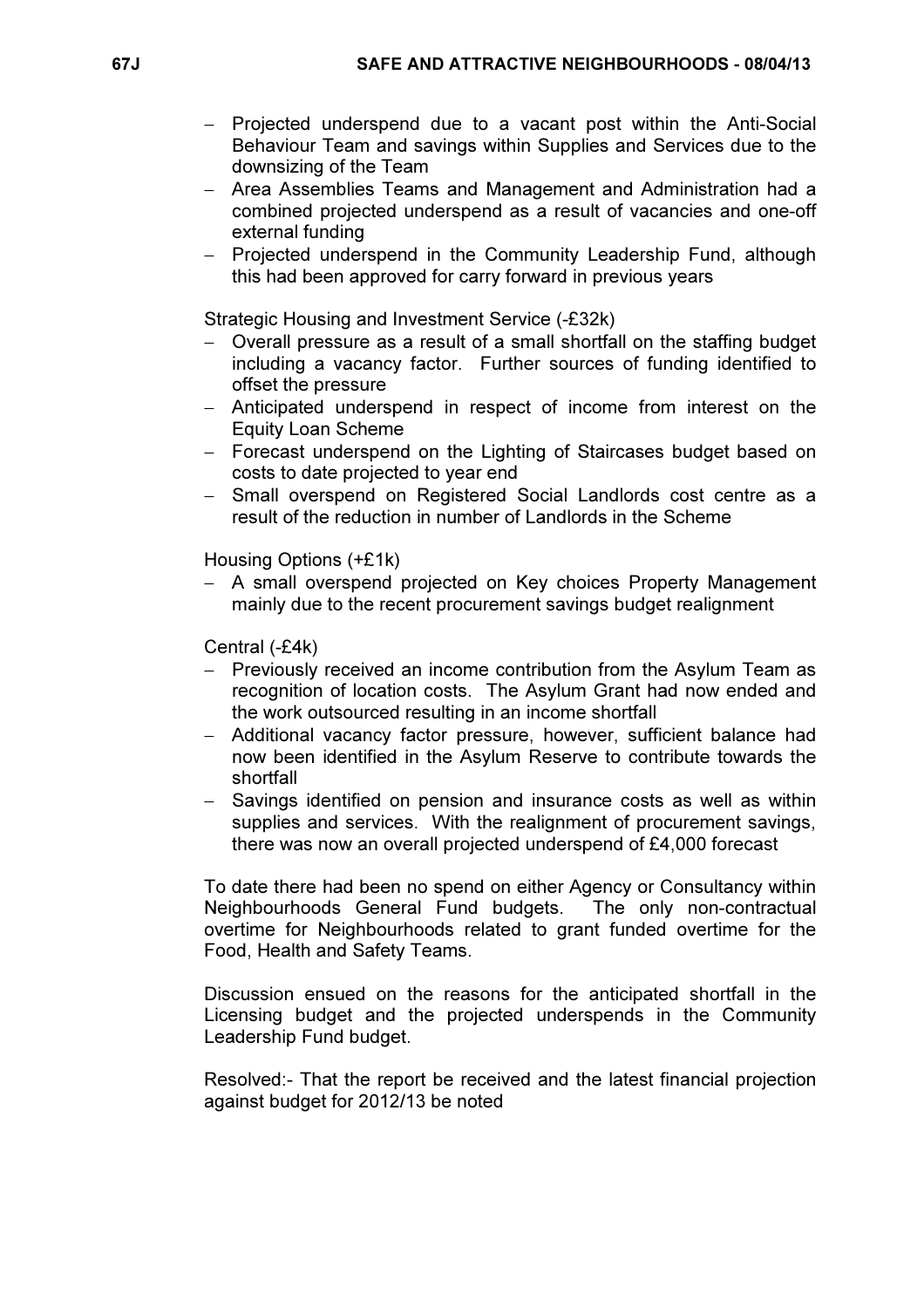### J70. HOUSING REVENUE ACCOUNT BUDGET MONITORING 2012-13

 Consideration was given to a report presented by the Finance Manager, Neighbourhood and Adult Services, on the Housing Revenue Account which was forecasting an outturn on budget with a transfer to working balances (HRA reserves) of £4.524M, an increase of £2.686M above the approved budget.

Appendix A of the report submitted illustrated that the forecast year end spend on Repairs and Maintenance was an underspend of £865,000 compared to budget. Under the review of the 2011/12 Cost Collection workbook, part of the Repairs and Maintenance contract, both contractors had had their Price per Property reduced generating a net saving of £865,000. Every endeavour had been made to spend the savings, however, due to them not having been identified until late in the current financial year, further additional works could not be delivered. The savings would be carried forward into 2013/14 to address repairs and maintenance items.

It was difficult to forecast the Empty Homes budget given the responsive nature of the Service. The original budget was based on an estimated 1,600 minor voids in year; the actual number of voids to the end of February, 2013, was 133 below the budgeted sum. However, it was a responsive budget and close monitoring was ongoing. Alterative works were being prepared which could be released at short notice to take up savings on this head of account.

A bad weather contingency of £200,000 was also in place and would be reviewed on an ongoing basis.

It was noted that the total expenditure within Supervision and Management was forecast to underspend by £411,000. The main variance was a forecast overspend of £571,000 to purchase additional furniture within the Furnished Homes Service but was offset by increased income from additional charges generated by more take up of the Service. The scheme currently had 2,646 customers, an increase of 729 since the beginning of the year.

The increase in spend on additional furniture had been offset by savings within Supervision and Management, together with salary savings due to vacancies and underspends on non-pay budgets, which had resulted in an overall net underspend of £411,000.

There were also forecast underspends within Rent, Rates and Taxes budget in respect of lower Council Tax charges on void properties and the provision for the final Housing subsidy claim had now been signed off by the external auditor and was slightly higher than forecast resulting in an one-off saving of £157,000 transferred to HRA reserves.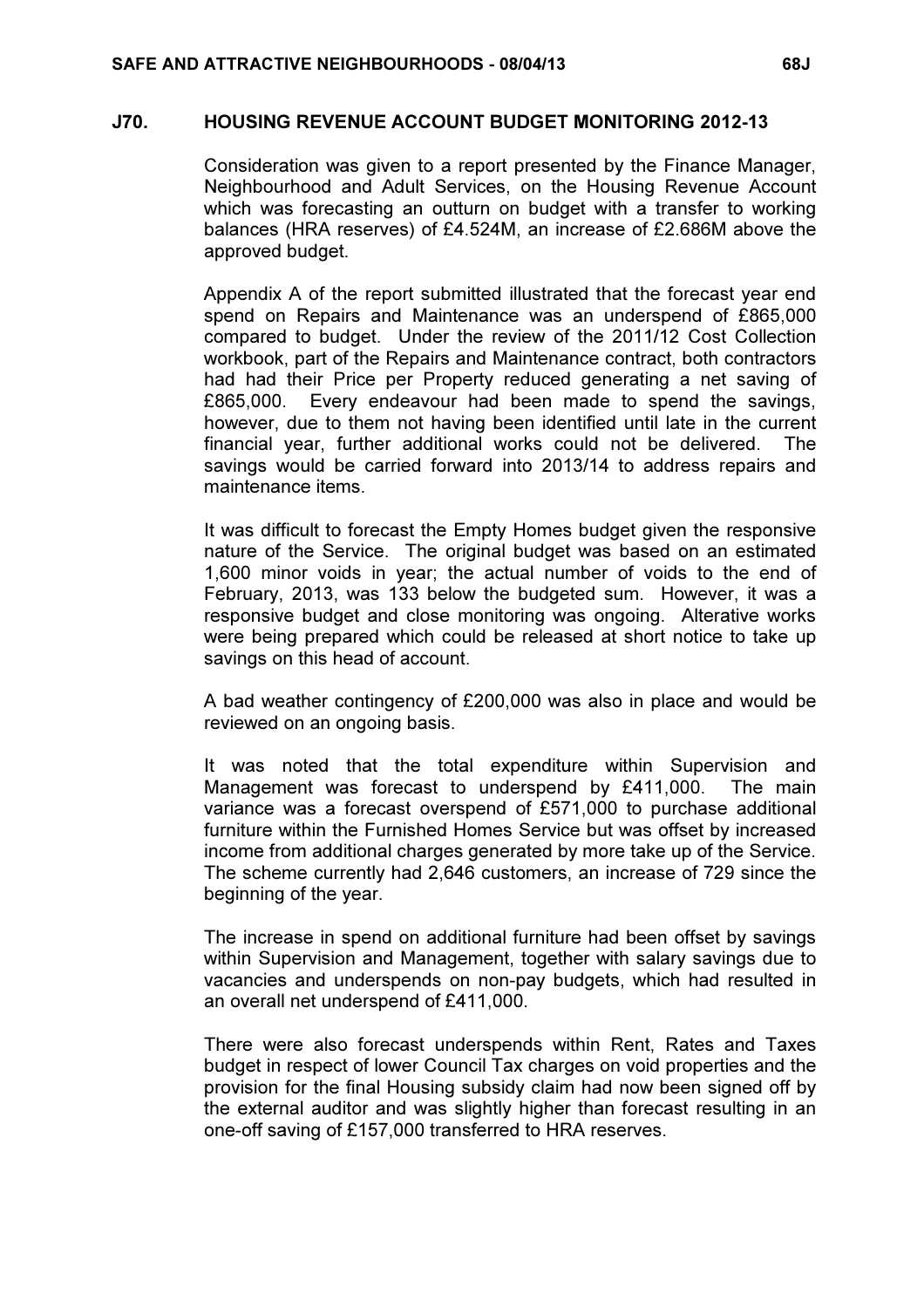Dwelling rental income was projecting a slight over recovery of £478,000 due to an improvement in void turnaround rates, however, non-dwelling rents were forecast to under recover against budget by £36,000 due to garage voids. A programme of repair had been started in an effort to reduce the numbers of garages which were void.

Income from charges for services and facilities were forecasting an outturn of £4.256M, an over recovery of income of £771,000. This was mainly due to additional income as a result of the Furnished Homes Scheme continued growth offsetting the increase in expenditure reported above.

The report provided further details of:-

- − Budget Operating Statement (Appendix A).
- − Income and expenditure charged to the HRA.
- − Projected outturn based upon activity to the end of February, 2013 (Appendix A, Column B).
- − Repairs and Maintenance.
- − Supervision and Management.
- − Income.

The report identified the need for additional investment in planned maintenance over the next few years and the potential financial risk associated with planned welfare reforms. Both of which may require investment from reserves.

Discussion ensued on the number of voids to the end of February, 2013 and not January as stated, growth in the Furnished Homes Scheme, impact on the working balance as a result of welfare reform, management and mitigation of risk arising from non-payments and the need for the position to be closely monitored.

It was also requested that relevant Ward Members be informed of the garage investment programme and work schedule.

Resolved:- (1) That the report be noted.

(2) That relevant information on voids be made available to Ward Members.

# J71. EXCLUSION OF THE PRESS AND PUBLIC

 Resolved: - That, under Section 100A(4) of the Local Government Act 1972, the press and public be excluded from the meeting for the following item of business on the grounds that it involves the likely disclosure of exempt information as defined in Paragraph 3 of Part I of Schedule 12A to the Local Government Act 1972 (as amended 2006 – information relates to finance and business affairs).